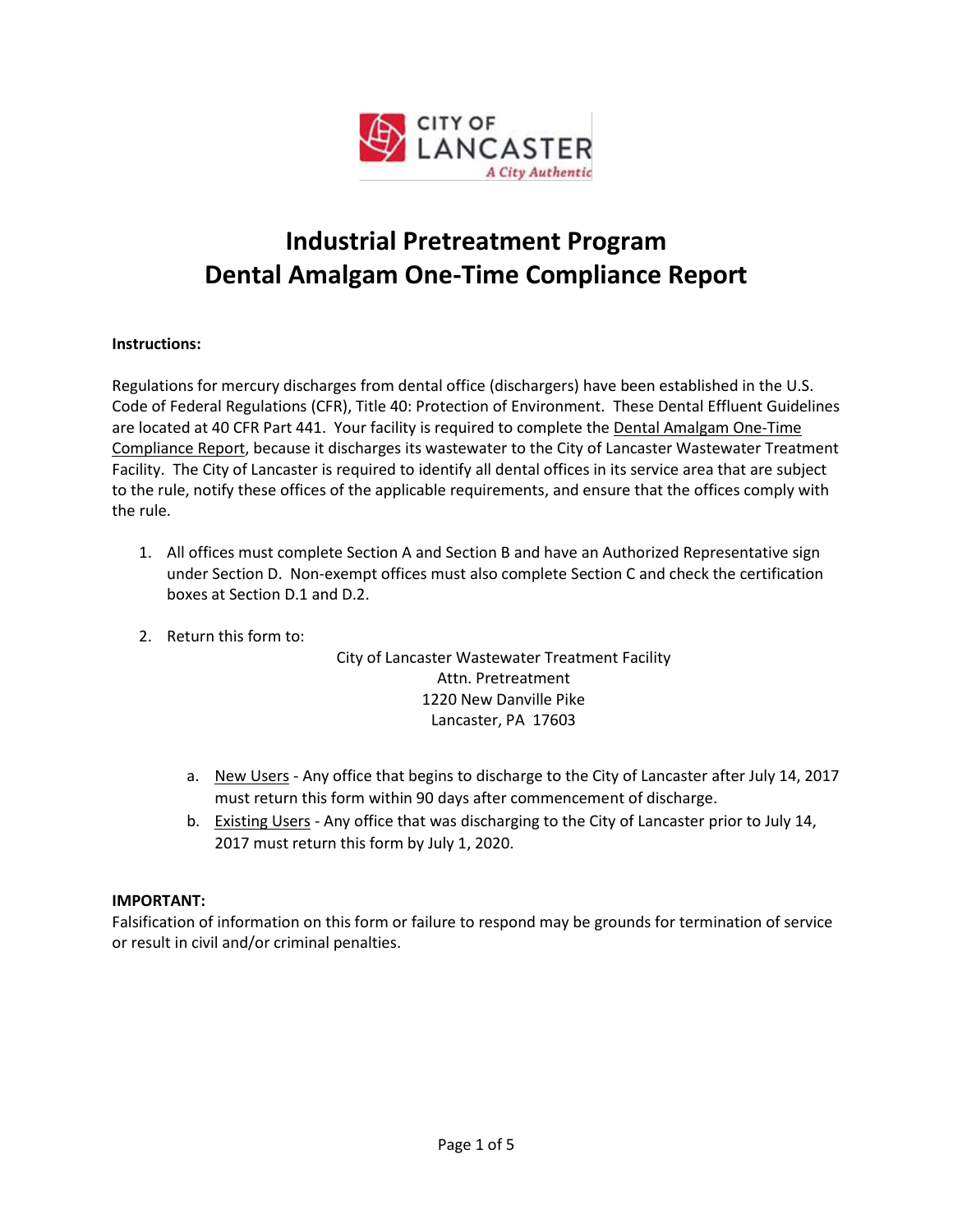#### **Section A: General Information**

1. Please select your status:

 $\Box$  Dental Discharger - Non-exempt

-or-

- $\square$  Dental Discharger Exempt (please select reason):
	- $\Box$  Our office exclusively practices one or more of the following dental specialties: Oral Pathology, Oral and maxillofacial radiology, Oral and maxillofacial surgery, Orthodontics, Periodontics, Prosthodontics
	- $\Box$  Operate a mobile unit exclusively
	- $\Box$  Our office does not discharge any amalgam process wastewater to WWTF. All dental amalgam process wastewater is collected and transferred to a Centralized Waste Treatment Facility, as defined in 40 CFR Part 437. Please name the transporter and destination:
	- $\Box$  Our office does not place amalgam and does not remove amalgam except in limited emergency or unplanned, unanticipated circumstances. \*If you claim this exemption, you must check the certification box in Section D.3.

\_\_\_\_\_\_\_\_\_\_\_\_\_\_\_\_\_\_\_\_\_\_\_\_\_\_\_\_\_\_\_\_\_\_\_\_\_\_\_\_\_\_\_\_\_\_\_\_\_\_\_\_\_\_\_\_\_\_\_\_\_\_\_\_\_\_\_\_ \_\_\_\_\_\_\_\_\_\_\_\_\_\_\_\_\_\_\_\_\_\_\_\_\_\_\_\_\_\_\_\_\_\_\_\_\_\_\_\_\_\_\_\_\_\_\_\_\_\_\_\_\_\_\_\_\_\_\_\_\_\_\_\_\_\_\_\_

- 2. If a One-Time Compliance Report was previously submitted, check all changes that apply:
	- $\Box$  Change in ownership
	- $\Box$  Change in exempt status
	- $\Box$  Change in location
	- $\Box$  Facility name change

#### **Section B: Dental Discharger Information**

| 1. Facility Name:                  |  |
|------------------------------------|--|
| 2. Facility Physical Address:      |  |
| 3. Mailing Address (if different): |  |
| 4. Facility Telephone:             |  |
| 5. Name of Owner/Operator:         |  |
| 6. Person to whom any further      |  |
| Inquiries should be directed:      |  |
| 7. Title:                          |  |
| 8. Phone:                          |  |
| 9. Email:                          |  |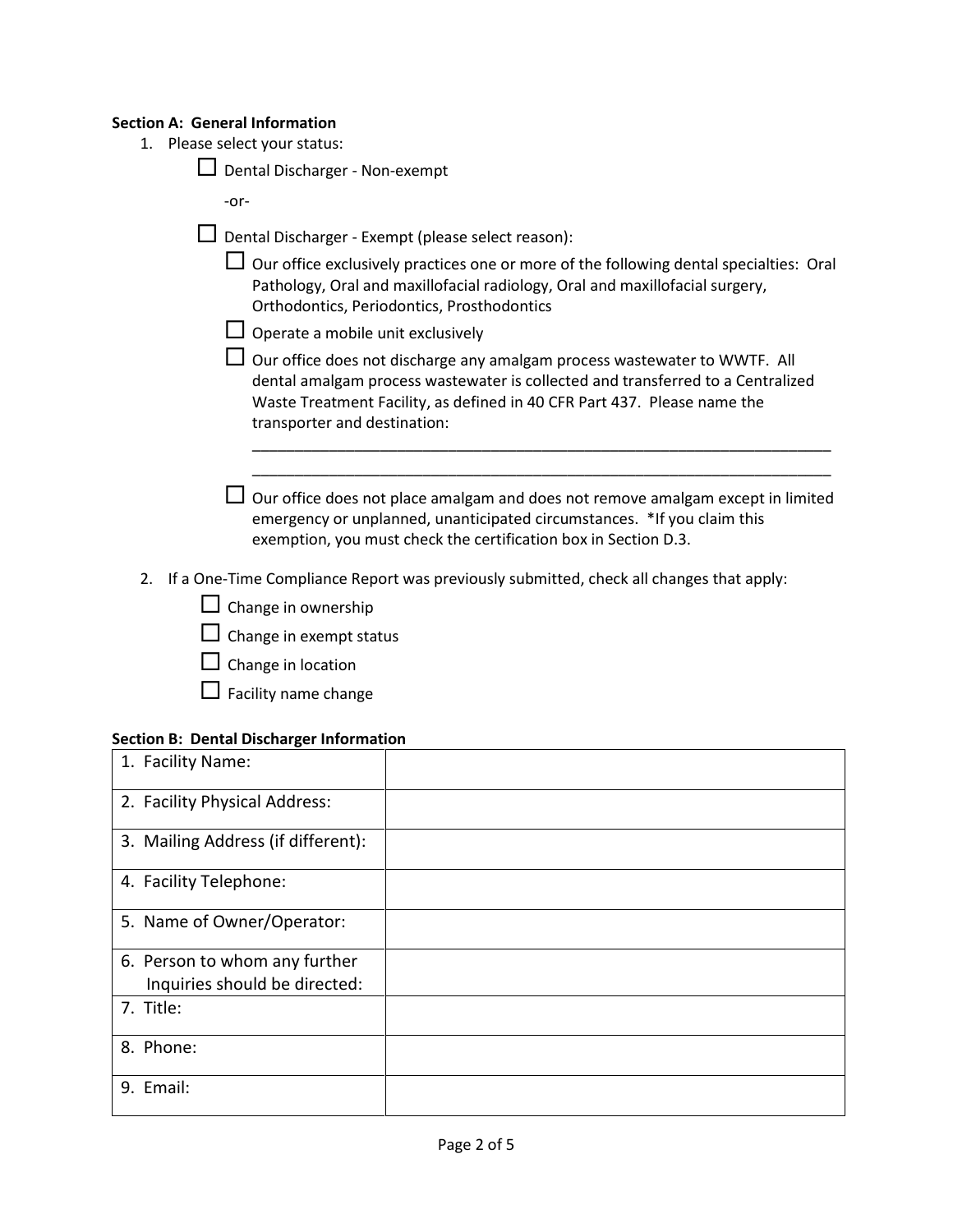#### **Section C: Description of Operations (to be completed by non-exempt dischargers)**

- 1. What is the total number of chairs at this facility? \_\_\_\_\_\_\_\_\_\_\_\_
- 2. What is the total number of chairs at this facility at which dental amalgam may be present in the resulting wastewater? \_\_\_\_\_\_\_\_\_\_\_\_\_
- 3. Please provide information on all amalgam removal device(s) in use at this facility:

#### *Attach additional pages if necessary.*

| Type of Amalgam<br>removal device:                              | Amalgam Separator                                                           |
|-----------------------------------------------------------------|-----------------------------------------------------------------------------|
|                                                                 | Amalgam removal device other than an amalgam separator                      |
| Location:                                                       | Centralized<br>Chairside                                                    |
| Make:                                                           |                                                                             |
| Model:                                                          |                                                                             |
| Year of installation:                                           |                                                                             |
| Max. water flow rate of<br>device (provided by<br>manufacturer: |                                                                             |
| Type of Amalgam<br>removal device:                              | Amalgam Separator<br>Amalgam removal device other than an amalgam separator |
| Location:                                                       | Centralized<br>Chairside                                                    |
| Make:                                                           |                                                                             |
| Model:                                                          |                                                                             |
| Year of installation:                                           |                                                                             |
| Max. water flow rate of<br>device (provided by<br>manufacturer: |                                                                             |
| Type of Amalgam                                                 |                                                                             |
| removal device:                                                 | Amalgam Separator<br>Amalgam removal device other than an amalgam separator |
| Location:                                                       | Centralized<br>Chairside                                                    |
| Make:                                                           |                                                                             |
| Model:                                                          |                                                                             |
| Year of installation:                                           |                                                                             |
| Max. water flow rate of<br>device (provided by<br>manufacturer: |                                                                             |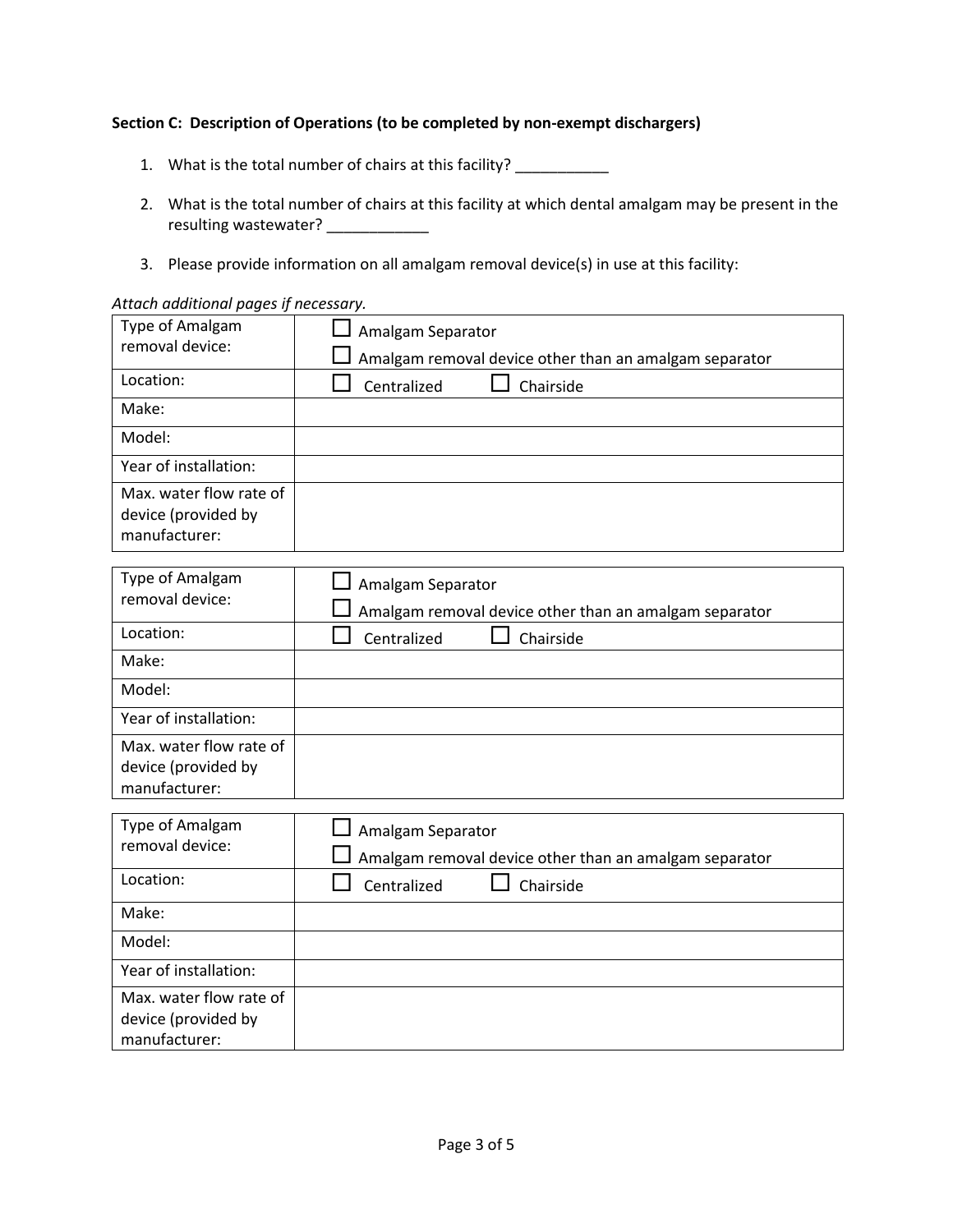- 4. For amalgam removal devices *other than amalgam separator*, a demonstration of the following requirements must be provided:
	- a. Removal efficiency of at least 95 percent of the mass of solids from all amalgam process wastewater. The removal efficiency must be calculated in grams recorded to three decimal places, on a dry weight basis. The removal efficiency must be demonstrated at the maximum water flow rate through the device as established by the device manufacturer's instructions for use.
	- b. The removal efficiency must be determined using the average of three performance samples. The removal efficiency must be demonstrated using a test sample of dental amalgam that meets the following particle size distribution specifications: 60 percent by mass of particles that pass through a 3150 µm sieve but which do not pass through a 500 µm sieve, 10 percent by mass of particles that pass through a 500 µm sieve but which do not pass through a 100 µm sieve, and 30 percent by mass of particles that pass through a 100 µm sieve. Each of these three specified particle size distributions must contain a representative distribution of particle sizes.
	- c. The device(s) must be sized to accommodate the maximum discharge rate of amalgam process wastewater.

Please provide the following device demonstration information:

| Attach additional pages if necessary.                             |  |
|-------------------------------------------------------------------|--|
| Removal Efficiency (%-based on avg. of 3<br>performance samples): |  |
| Max. water flow rate established by manufacturer:                 |  |
| Water flow rate used in test:                                     |  |
| Performance Sample Results:                                       |  |
| Performance Sample 1 Removal Efficiency:                          |  |
| Performance Sample 2 Removal Efficiency:                          |  |
| Performance Sample 3 Removal Efficiency:                          |  |

5. Does the facility use a third-party service provider to maintain the amalgam separator(s) or equivalent devices(s)?

 **NO:** Please provide a brief description of the practices employed by your office to ensure proper operation and maintenance in accordance with §441.30 or §441.40.

# *Describe Practices:*